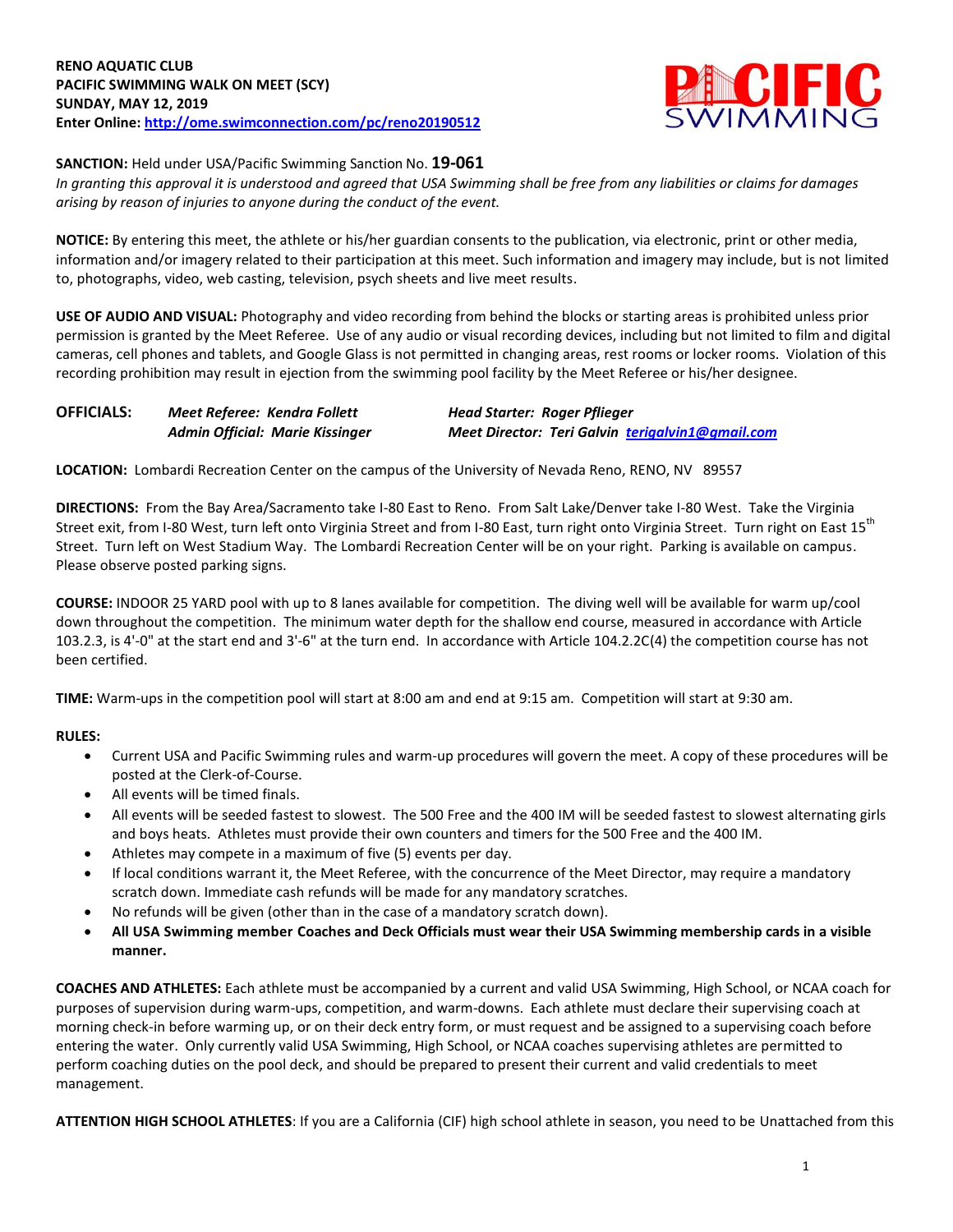meet. It is the athlete's responsibility to be Unattached from this meet. You can un-attach at the meet if necessary. This does not apply to California or Nevada athletes swimming under the rules of the Nevada Interscholastic Activities Association (NIAA).

**UNACCOMPANIED ATHLETES**: Any USA Swimming athlete-member competing at the meet shall be accompanied by a USA Swimming member-coach for the purposes of athlete supervision during warm-up, competition and warm-down. If a coach-member of the athlete's USA Swimming Club does not attend the meet to serve in said supervisory capacity, it is the responsibility of the athlete or the athlete's legal guardian to arrange for supervision by a USA Swimming member-coach. The Meet Director or Meet Referee may assist the athlete in making arrangements for such supervision; however, it is recommended that such arrangements be made in advance of the meet by the athlete's USA Swimming Club Member-Coach.

**RACING STARTS**: Athletes shall be certified by a USA Swimming member-coach as being proficient in performing a racing start, or shall start the race in the water. It is the responsibility of the athlete or the athlete's legal guardian to ensure compliance with this requirement.

## **RESTRICTIONS:**

- Smoking and the use of other tobacco products is prohibited on the pool deck, in the locker rooms, in spectator seating, on standing areas and in all areas used by athletes, during the meet and during warm-up periods.
- Sale and use of alcoholic beverages is prohibited in all areas of the meet venue.
- No glass containers are allowed in the meet venue.
- Deck Changes are prohibited.
- Destructive devices, to include but not limited to, explosive devices and equipment, firearms (open or concealed), blades, knives, mace, stun guns and blunt objects are strictly prohibited in the swimming facility and its surrounding areas. If observed, the Meet Referee or his/her designee may ask that these devices be stored safely away from the public or removed from the facility. Noncompliance may result in the reporting to law enforcement authorities and ejection from the facility. Law enforcement officers (LEO) are exempt per applicable laws.
- Operation of a drone, or any other flying apparatus, is prohibited over the venue (pools, athlete/coach areas, spectator areas and open ceiling locker rooms) any time Athletes, Coaches, Officials and/or spectators are present.
- **The pool deck is restricted to current valid coaches, athletes, working officials and timers.** Spectator seating is available in the bleachers above the pool deck.

## **ELIGIBILITY:**

- Athletes must be current members of USA-S and enter their name and registration number on their entries exactly as they are shown on their USA Swimming Registration Card. If this is not done, it may be difficult to match the athlete with the registration and times database. The meet host will check all athlete registrations against the SWIMS database and if not found to be registered, the Meet Director shall accept the registration at the meet (a \$10 surcharge will be added to the regular registration fee). Duplicate registrations will be refunded by mail.
- Entries with **"NO TIME" will be accepted.**
- Disabled athletes are welcome to attend this meet and should contact the Meet Director or Meet Referee regarding any special accommodations on entry times and seeding per Pacific Swimming policy.
- Athletes shall be age 13 or older. The athlete's age shall be the age of the athlete on the first day of the meet.

**ENTRY DEADLINES:** In order to compete, athletes must either (1) enter online by 6:59 pm Saturday, May 11, 2019 or (2) turn in their paper entries on the day of the meet. Paper entries will be available at check in. The first 2 events will close at 8:30 am on Sunday and the next 2 events will close every 10 minutes thereafter. Deck entries will be accepted until the event closes.

**ENTRY FEES: ONLINE** \$5.00 per event, **WALK-ON (DECK ENTRIES)** \$10.00 per event. In addition, there is a \$5.00 participation fee for each athlete. All fees must be received at time of entry. There are NO REFUNDS except in cases of mandatory scratch-downs. Funds may NOT be applied to events other than the events entered.

**WALK-ON (DECK) ENTRIES**: May be submitted on the **day of the meet only**, using the attached consolidated entry form. Make checks for deck entries payable to RENO AQUATIC CLUB.

## **PAPER ENTRIES WILL ONLY BE ACCEPTED AS DECK ENTRIES. PLEASE DO NOT MAIL PAPER ENTRIES AS THEY WILL NOT BE ACCEPTED.**

**ONLINE ENTRIES:** To enter online go to **<http://ome.swimconnection.com/pc/reno20190512>** to receive an immediate entry confirmation. This method requires payment by credit card. **Please print and bring the entry confirmation email with you as proof**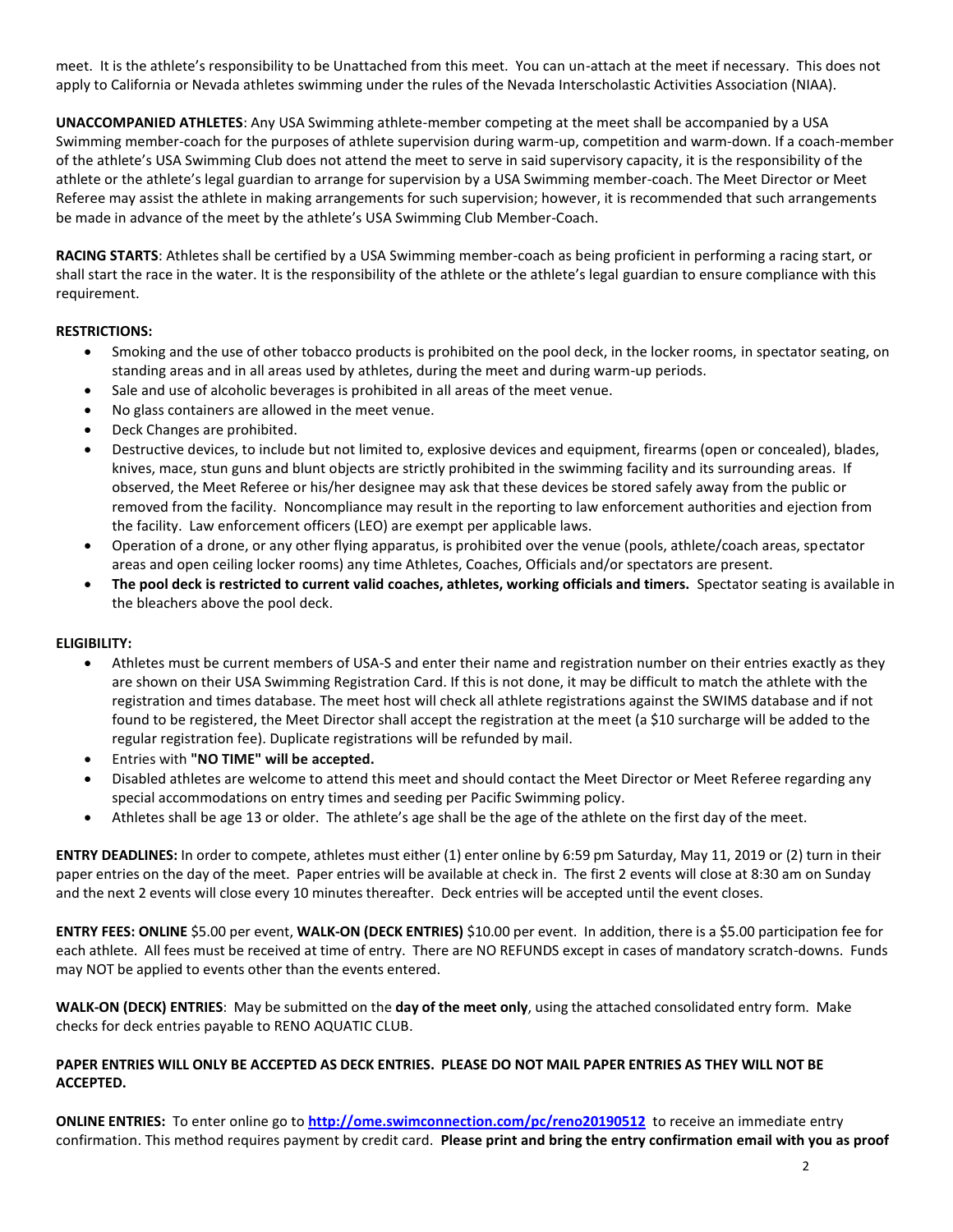**of payment.** Swim Connection LLC charges a processing fee for this service, equal to \$1 per athlete plus 5% of the total Entry Fees. Please note that the processing fee is a separate fee from the Entry Fees. If you do not wish to pay the processing fee, enter the meet using a deck entry. **Entering online is a convenience, is completely voluntary, and is in no way required or expected of an athlete by Pacific Swimming.** Online entries will be accepted through Saturday, May 11, 2019 at 6:59 pm.

**CHECK-IN**: This meet will be deck seeded. **To compete, athletes must positively check-in** at the Clerk-of-Course before their event(s) close. Timely submission of deck entries at the meet constitutes check-in. **The first 2 events will close for check-in at 8:30 am, and the next 2 events will close every 10 minutes thereafter. Deck entries on the Consolidated Entry Form together with payment will be accepted until the event closes.**

**SCRATCHES AND NO-SHOWS**: Any athletes not reporting for or competing in an individual timed final event that they have checked in for shall not be penalized.

**AWARDS**: None

**ADMISSION:** Free. No programs will be available.

## **SNACK BAR AND HOSPITALITY**: None

**OFFICIALS:** All available USA Swimming Member Certified Officials are welcomed and encouraged to work at this meet. As the number of Certified Officials allows, interested parents/trainees are also welcome to shadow working Officials for education and/or mentoring.

# **ORDER OF EVENTS RENO AQUATIC CLUB WALK ON MEET**

| <b>GIRLS EVENTS</b> | <b>SUNDAY MAY 12, 2019</b> | <b>BOYS EVENTS</b> |  |  |  |  |
|---------------------|----------------------------|--------------------|--|--|--|--|
| $\mathbf 1$         | <b>200 FREE</b>            | $\overline{2}$     |  |  |  |  |
| $\overline{3}$      | 200 IM                     | $\overline{4}$     |  |  |  |  |
| 5                   | 100 BREAST                 | 6                  |  |  |  |  |
| $\overline{7}$      | <b>100 FLY</b>             | 8                  |  |  |  |  |
| 9                   | <b>100 FREE</b>            | $10\,$             |  |  |  |  |
| 11                  | 100 BACK                   | 12                 |  |  |  |  |
| 13                  | 200 BREAST                 | 14                 |  |  |  |  |
| 15                  | <b>50 FREE</b>             | 16                 |  |  |  |  |
| $17\,$              | <b>200 FLY</b>             | 18                 |  |  |  |  |
| 19                  | 200 BACK                   | 20                 |  |  |  |  |
| 21                  | <b>500 FREE</b>            | 22                 |  |  |  |  |
| 23                  | 400 IM                     | 24                 |  |  |  |  |